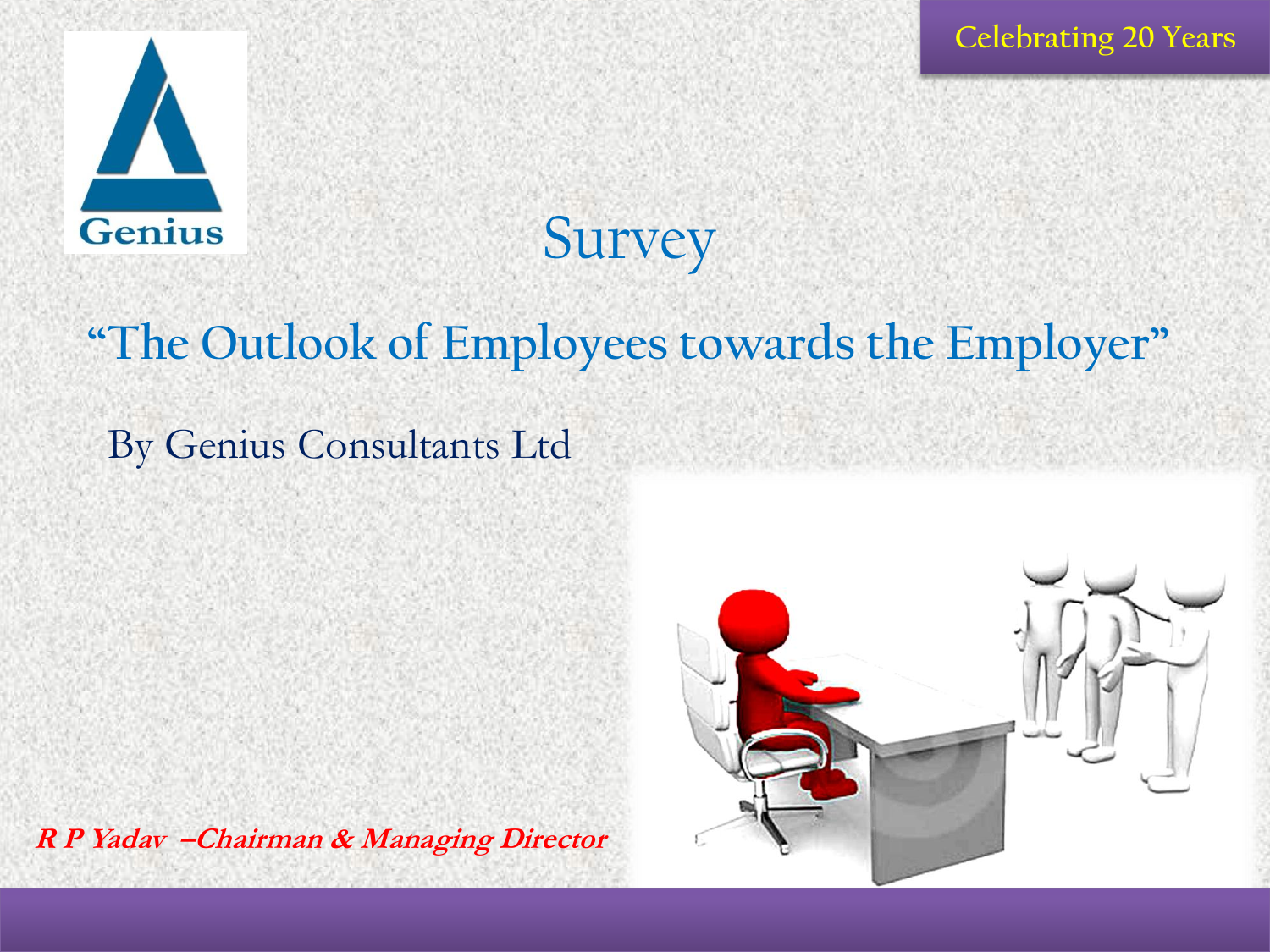**Celebrating 20 Years**

# **About Genius**

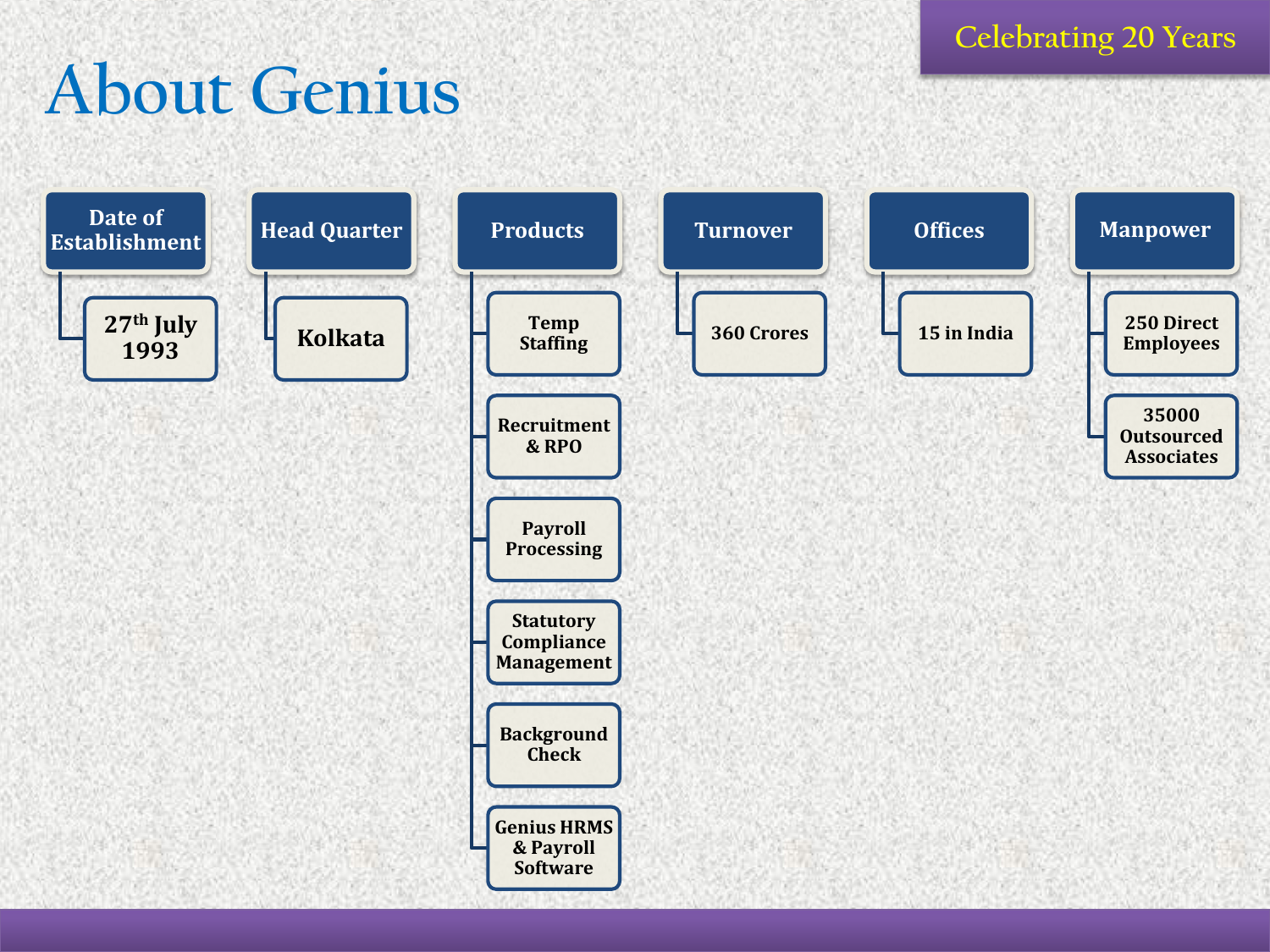# **Agenda**

- **Survey Methodology**
- **Survey Highlighths**
	- □ Challenges in Job Search
		- **□** Reason for Job Change
		- Factors Enhancing Workplace Satisfaction
		- □ Preferred HR Practices
	- □ Preferred Industry to Work
		- □ Preferred City to Work in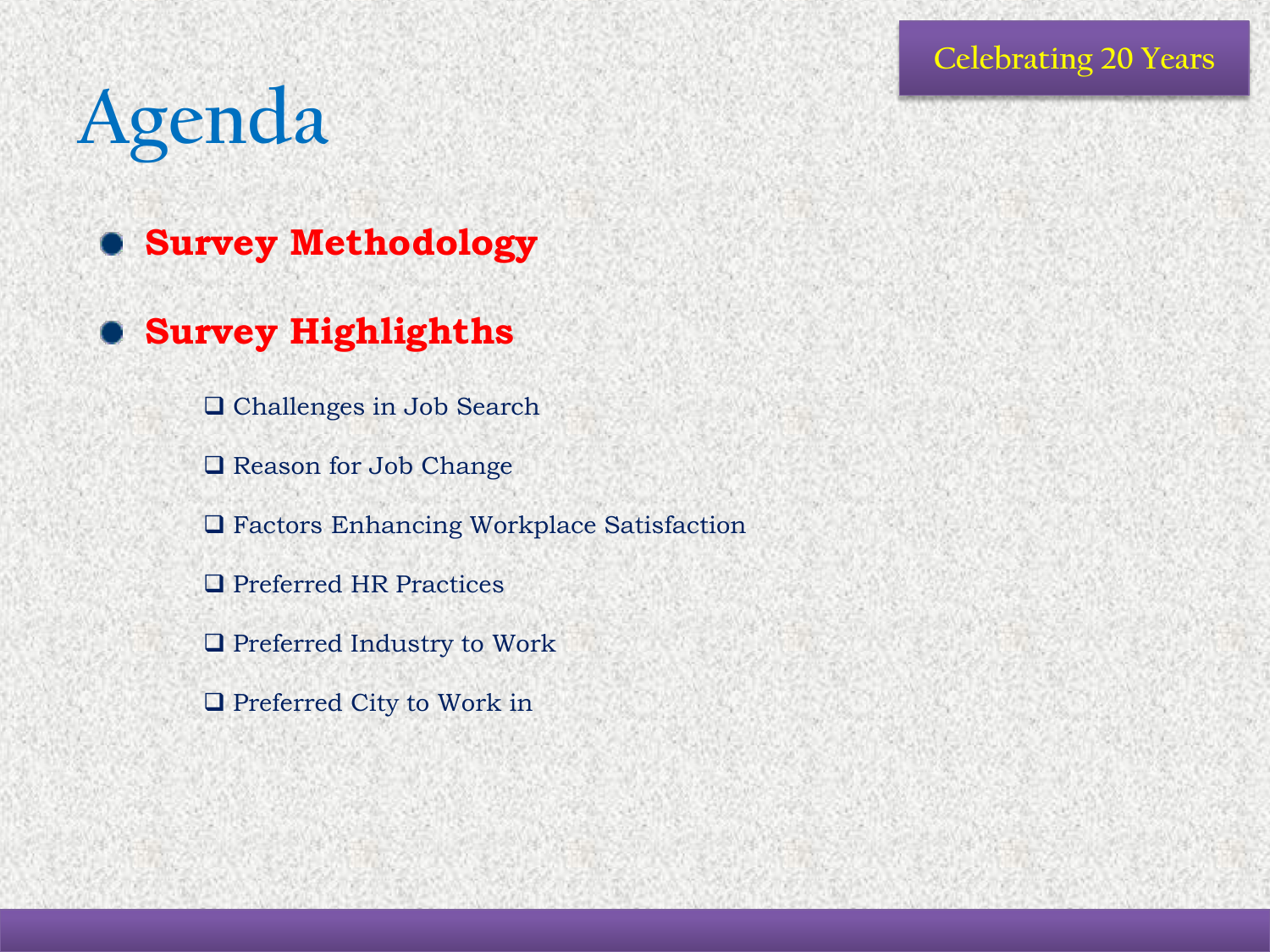#### **Survey Methodology**



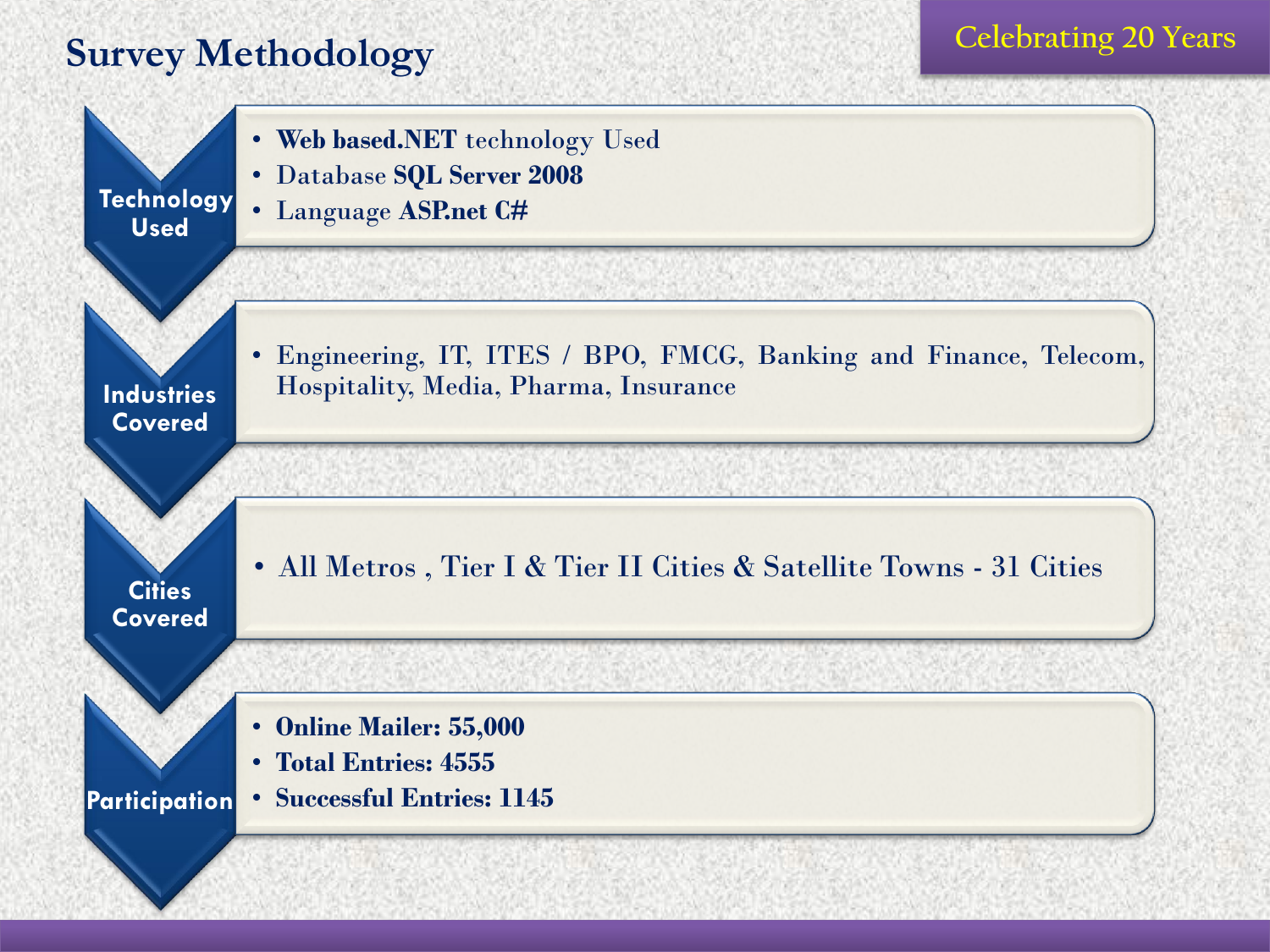### **Challenges in Job Search:**

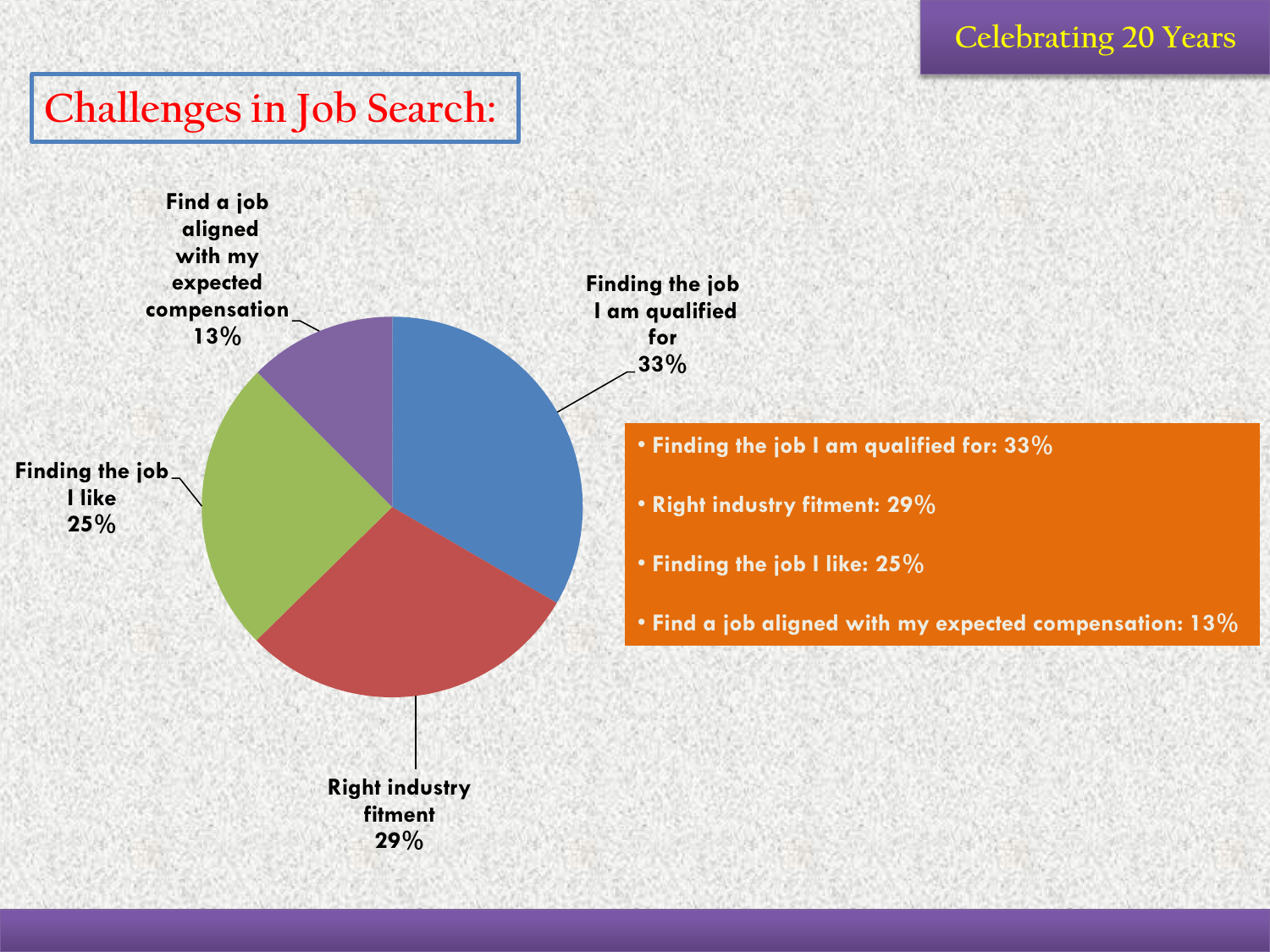# **Survey Highlights**

## **Reason for Job Change**





- **Work Life balance:** *29%*
- **Compensation:** *21%*
- **Location:** *20%*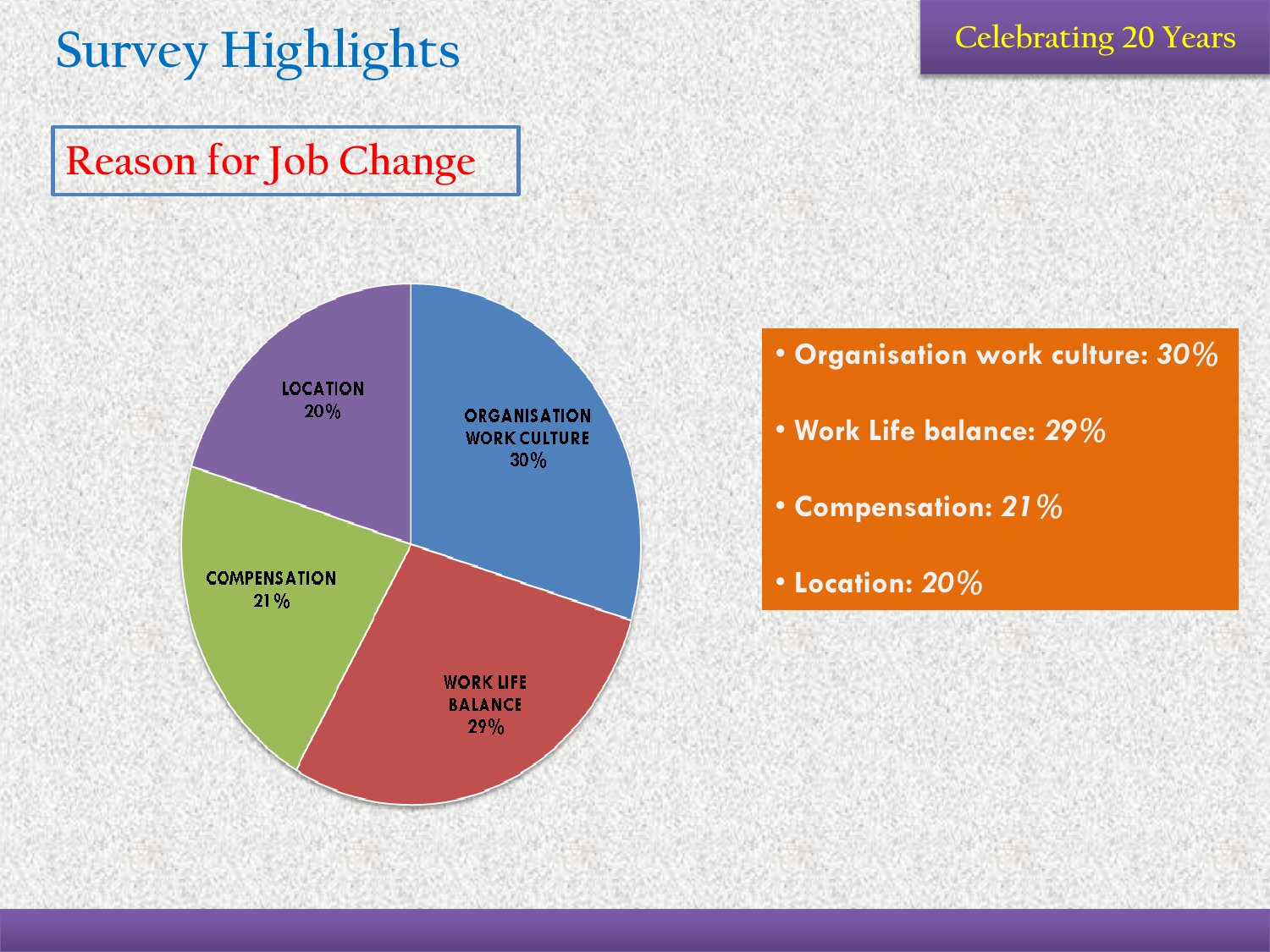#### **Factors Enhancing Workplace Satisfaction:**



**Celebrating 20 Years**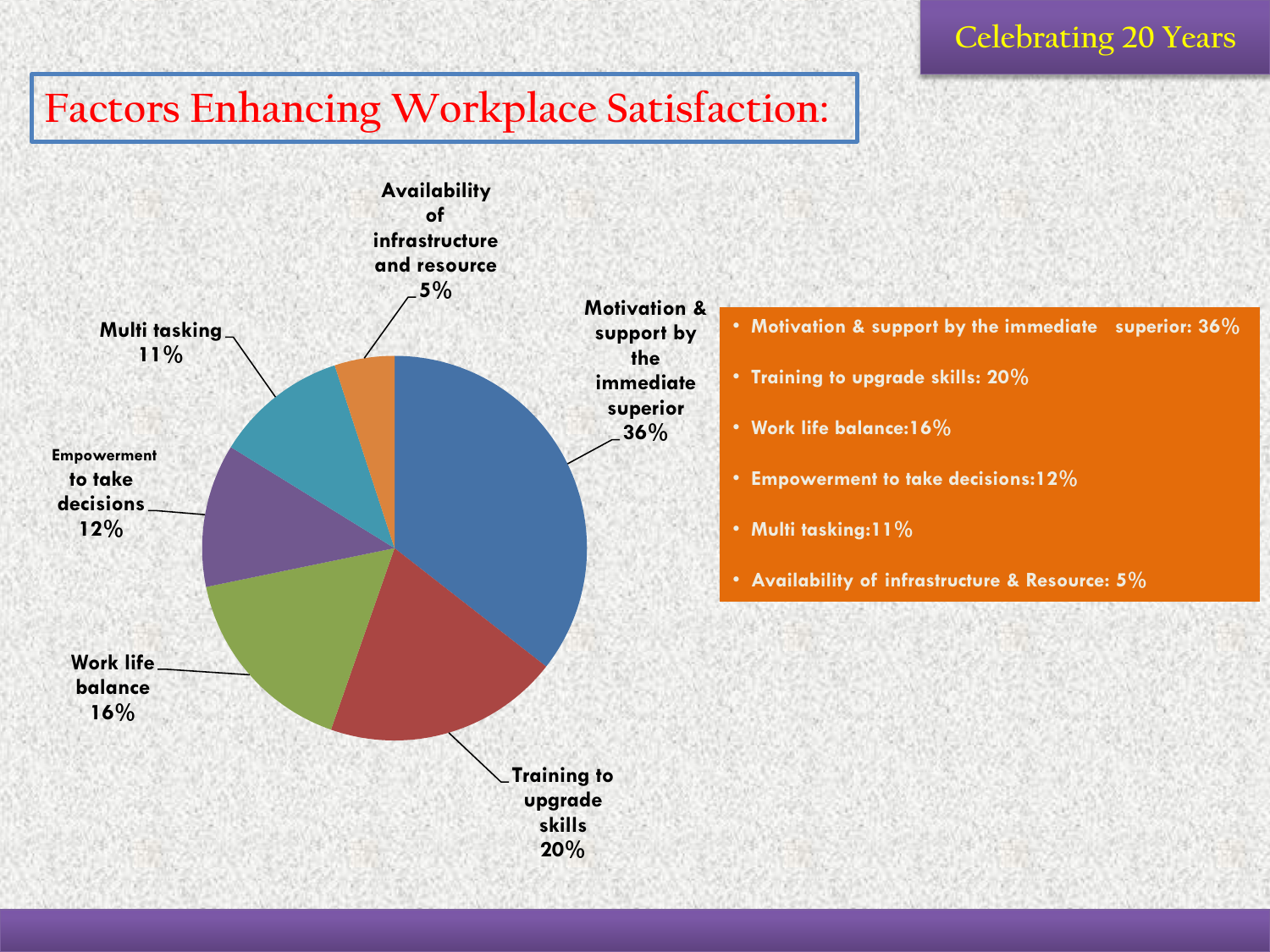#### **Celebrating 20 Years**

#### **Preferred HR Practices:**

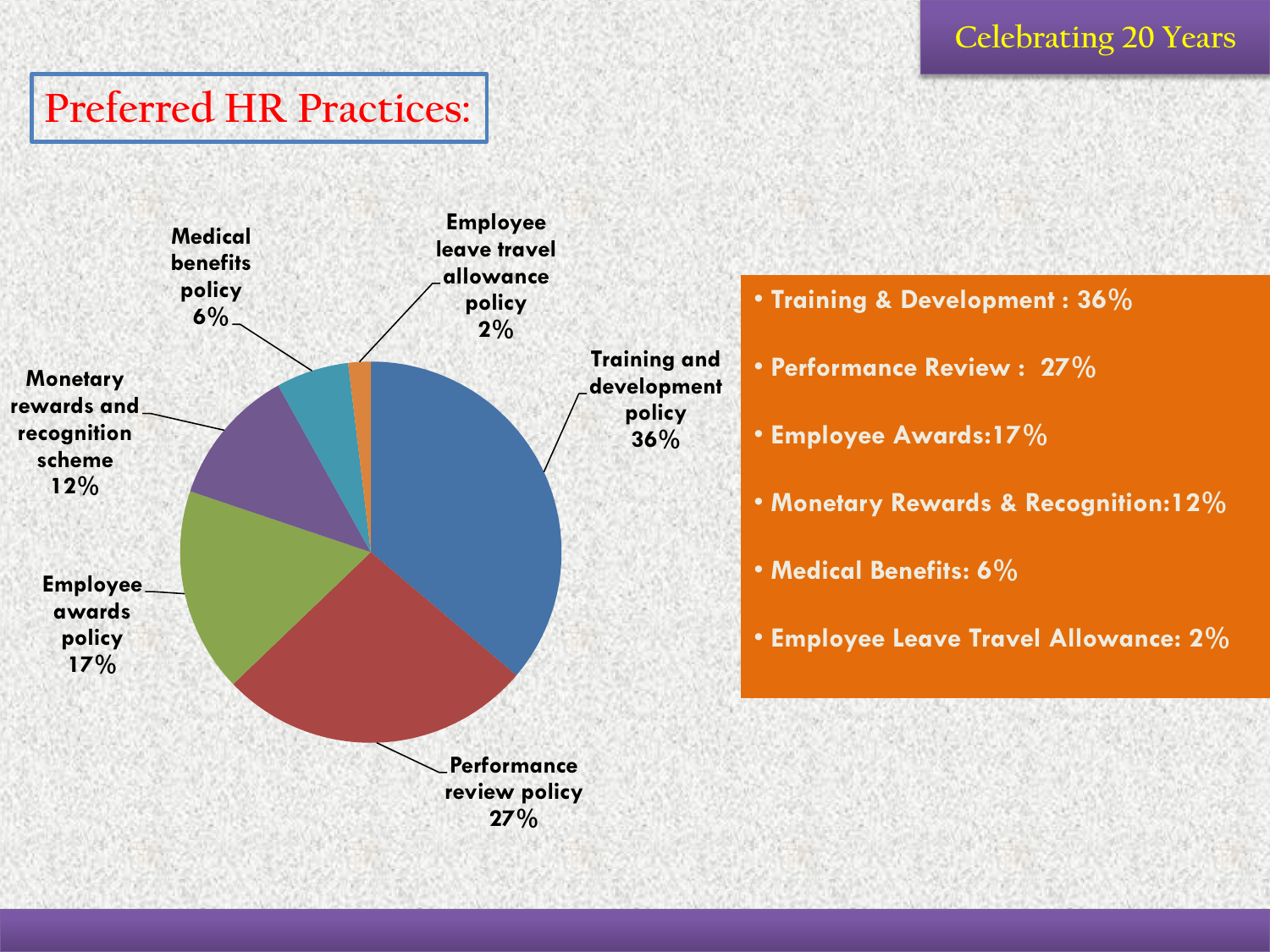## **Preferred Industry to work:**



#### **Celebrating 20 Years**

#### • **Engineering: 25 %**

- **IT: 19%**
- **FMCG: 14%**
- **Banking & Finance: 12%**
- **ITES/BPO: 9%**
- **Telecom: 7%**
- **Hospitality: 5%**
- **Pharma: 4%**
- **Media: 3%**
- **Insurance: 2%**